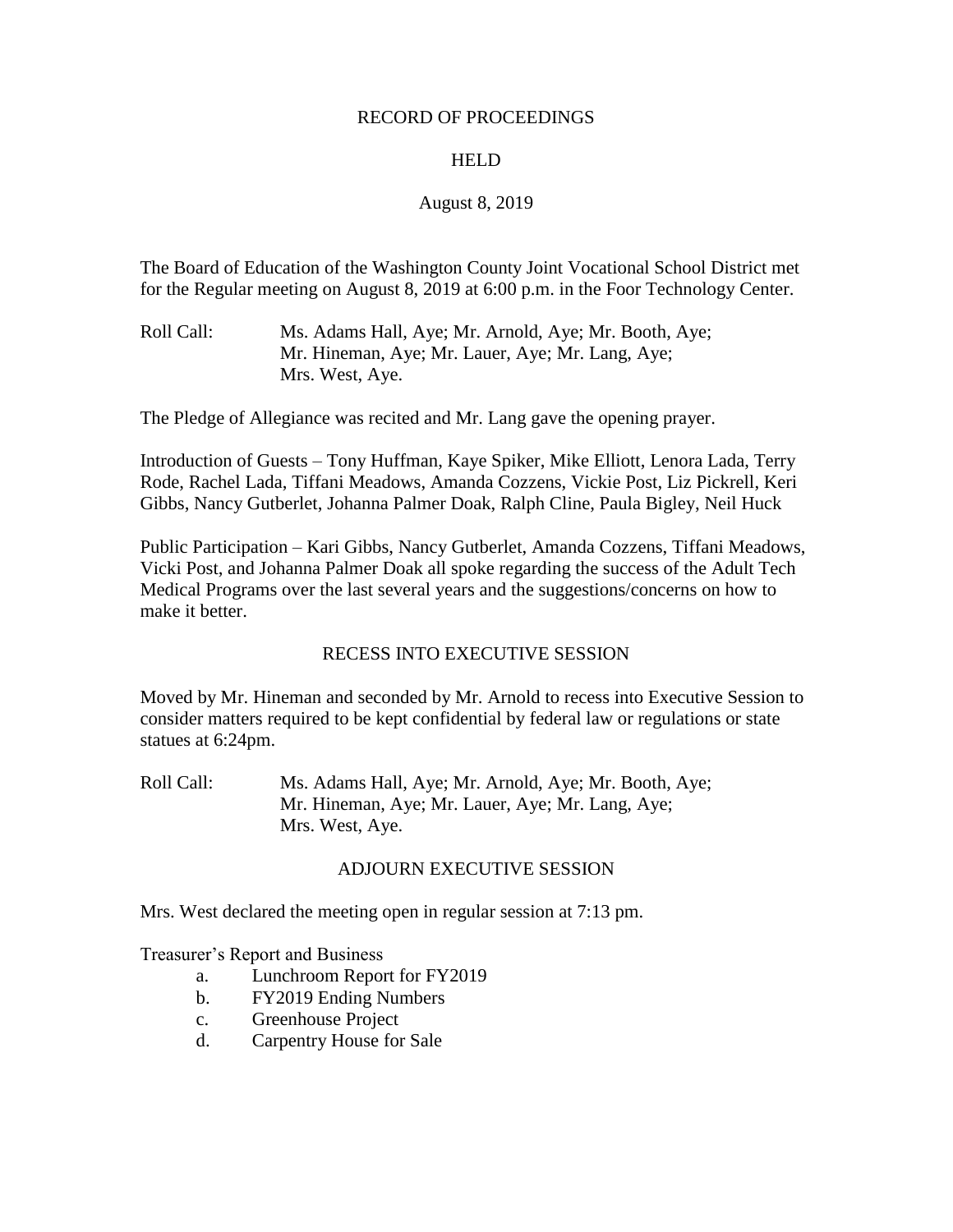Page 6153 Minutes – Washington County JVS District August 8, 2019

# **Resolution #53-19**

Moved by Mr. Hineman and seconded by Mr. Lauer to approve the following consent agenda items:

- a. Waive the reading and approve the minutes of the regular meeting of June 25, 2019.
- b. Approve the Financial Report by fund/special cost center, check register, bank reconciliation, and record of cash and investments for the month of June and July 2019.
- c. Approve change money for 2019-2020 for the following:

Lunchroom Fund-\$200 Adult Tech-\$100

- d. Approve transfer of \$81,500 to Capital Acquisition and Maintenance Reserve (Set aside) fund per the requirement of H.B. 4122 and H.B. 345 for the 2019-2020 school year.
- e. Authorize the Treasurer to establish the **Rural Education Achievement Grant** (Fund 599-920R) for the 2019-2020 school year; increase and approve revenue and appropriations in the amount of \$55,425.00
- f. Increase estimated revenue \$6,273.49 for the FY19 ASPIRE Grant.
- g. Increase estimated revenue \$8,220.26 for the FY19 Perkins -Adult Grant.
- h. Increase estimated revenue \$10,214.98 for the FY19 Perkins Secondary Grant.

Roll Call: Ms. Adams Hall, Aye; Mr. Arnold, Aye; Mr. Booth, Aye; Mr. Hineman, Aye; Mr. Lauer, Aye; Mr. Lang, Aye; Mrs. West, Aye. President West declared the resolution adopted.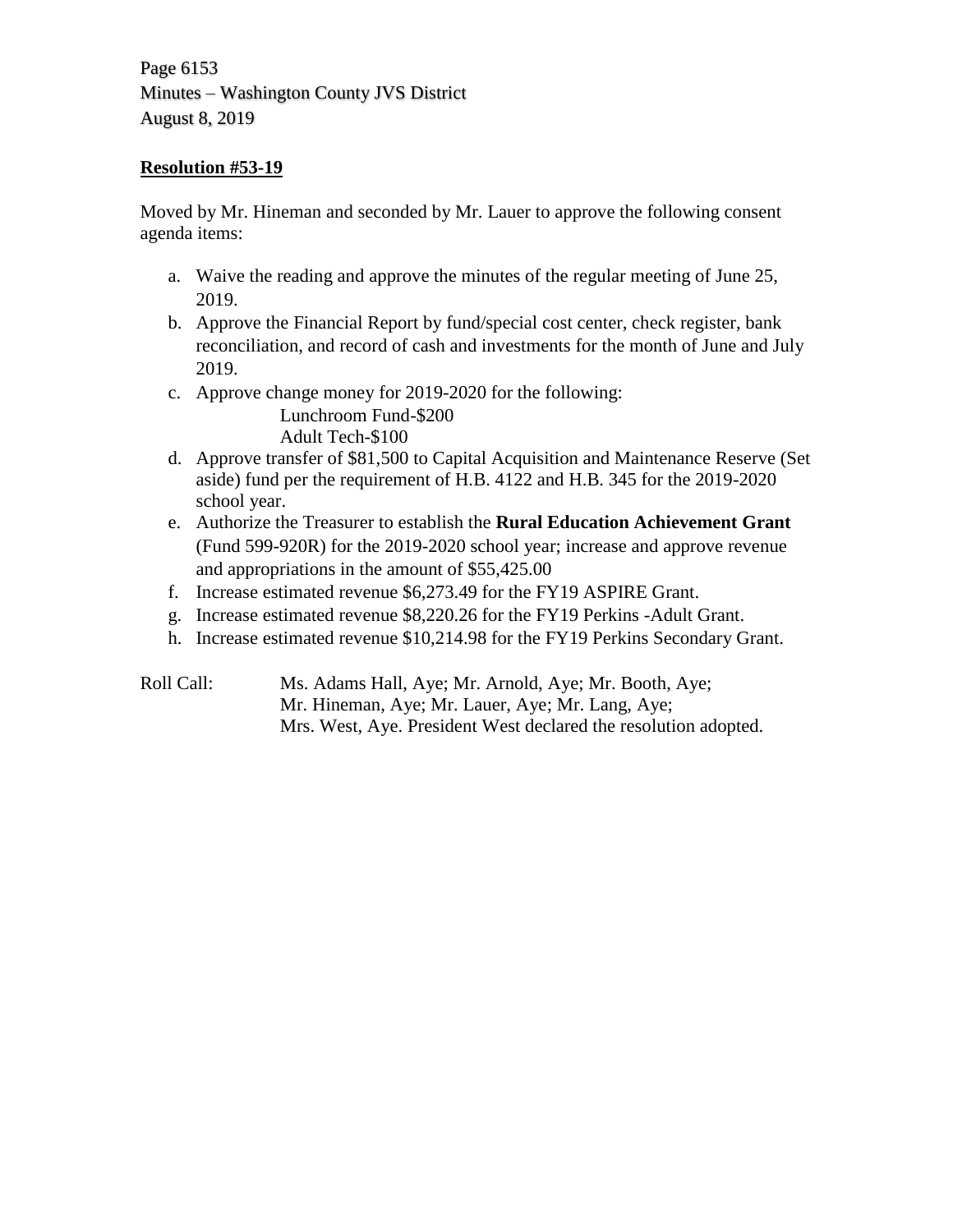# Page 6154 Minutes – Washington County JVS District August 8, 2019

#### **WASHINGTON COUNTY CAREER CENTER** FY 20 CERTIFICATE/APPROPRIATIONS

|                                          | <b>Official</b> | <b>AMEND</b> | <b>TOTAL</b>       | <b>TEMP</b>             |            | <b>TOTAL</b>          |
|------------------------------------------|-----------------|--------------|--------------------|-------------------------|------------|-----------------------|
|                                          | <b>CERT</b>     | <b>CERT</b>  | <b>AMENDED</b>     | Approp                  | Approp     | <b>FINAL</b>          |
|                                          | 7/1/2019        | 8/8/2019 #   | <b>CERTIFICATE</b> | 7/1/2019                | 8/8/2019 # | <b>APPROPRIATIONS</b> |
| <b>General Fund</b>                      | 12,530,230.22   |              | 12,530,230.22      | 6,647,132.00            |            | 6,647,132.00          |
|                                          |                 |              |                    |                         |            |                       |
| <b>Special Revenue Funds</b>             |                 |              |                    |                         |            |                       |
| 007 Staff Service Fund                   | 17,469.78       |              | 17,469.78          | 1,000.00                |            | 1,000.00              |
| 019-919F - Foundation Fund - Outdoor     | 55,000.00       |              | 55,000.00          | 55,000.00               |            | 55,000.00             |
| 019-919J - JobsOhio                      | 259,877.00      |              | 259,877.00         | 259.877.00              |            | 259.877.00            |
| 451-9019 Ohio K-12 Connectivity Grant    | 1,800.00        |              | 1,800.00           | 0.00                    |            | 0.00                  |
| 499-916D Adult Diploma                   | 40,357.76       |              | 40,357.76          | 40,000.00               |            | 40,000.00             |
| 499-919J Regional Job Training Grant     | 75,767.50       |              | 75,767.50          | 75,767.50               |            | 75,767.50             |
| 501-9019 ASPIRE Grant                    | (6.273.49)      | 6.273.49     | 0.00               | 0.00                    |            | 0.00                  |
| 501-9020 ASPIRE Grant                    | 53,900.00       |              | 53,900.00          | 53,900.00               |            | 53,900.00             |
| 524-919A Carl Perkins - Adult (FY19)     | (8.220.26)      | 8,220.26     | 0.00               | 0.00                    |            | 0.00                  |
| 524-919S Carl Perkins - Secondary (FY19  | 3,466.11        | 10,214.98    | 13,681.09          | 13,681.09               |            | 13,681.09             |
| 524-920A Carl Perkins - Adult (FY20)     | 111,125.28      |              | 111,125.28         | 111.125.28              |            | 111.125.28            |
| 524-920S Carl Perkins - Secondary (FY20  | 143,528.12      |              | 143,528.12         | 143,528.12              |            | 143,528.12            |
| 599 ARC - Power IGNAO Grant              | 73,428.06       |              | 73,428.06          | 73,428.06               |            | 73,428.06             |
| 599-918R Rural Education Achievement     | 343.81          |              | 343.81             | 343.81                  |            | 343.81                |
| 599-919R Rural Education Achievement     | 7.067.00        |              | 7.067.00           | 7.067.00                |            | 7.067.00              |
| 599-920R Rural Education Achievement     | 0.00            | 55,425.00    | 55,425.00          | 7,067.00                | 55,425.00  | 62,492.00             |
|                                          |                 |              |                    |                         |            |                       |
| Total                                    | 828,636.67      | 80,133.73    | 908,770.40         | 841,784.86              | 55,425.00  | 897,209.86            |
|                                          |                 |              |                    |                         |            |                       |
| <b>Capital Projects Funds</b>            |                 |              |                    |                         |            |                       |
| 003 Permanent Improvement Fund           | 408,344.54      |              | 408,344.54         | 200,000.00              |            | 200,000.00            |
|                                          |                 |              |                    |                         |            |                       |
| Total                                    | 408,344.54      | 0.00         | 408,344.54         | 200,000.00              | 0.00       | 200,000.00            |
|                                          |                 |              |                    |                         |            |                       |
| <b>Enterprise</b>                        |                 |              |                    |                         |            |                       |
| 006 Lunchroom Fund                       | 341,919.25      |              | 341,919.25         | 211,816.00              |            | 211,816.00            |
| 009 Uniform Supply Fund                  | 107,914.98      |              | 107,914.98         | 44,465.00               |            | 44,465.00             |
| 011 Rotary-Customer Service              | 162.304.01      |              | 162,304.01         | 72.400.00               |            | 72,400.00             |
| 012 Adult Education Fund                 | 3,728,381.15    |              | 3,728,381.15       | 2,536,202.00            |            | 2,536,202.00          |
|                                          |                 |              |                    |                         |            |                       |
|                                          |                 |              |                    |                         |            |                       |
| Total                                    | 4,340,519.39    | 0.00         | 4,340,519.39       | 2,864,883.00            | 0.00       | 2,864,883.00          |
|                                          |                 |              |                    |                         |            |                       |
| <b>Internal Service</b>                  |                 |              |                    |                         |            |                       |
|                                          |                 |              | 0.00               |                         |            | 0.00                  |
| Fiduciary                                |                 |              |                    |                         |            |                       |
| 007-9001 Scholarship Fund                | 6,531.72        |              | 6,531.72           | 6,531.00                |            | 6,531.00              |
| 007-9002 Mid Ohio Valley Council Scholar | 6,301.12        |              | 6,301.12           | 6,301.00                |            | 6,301.00              |
| 007-9003 Marietta Foundation Fund        | 2,780.00        |              | 2,780.00           | 2,000.00                |            | 2,000.00              |
| 022 Pell Grants                          | 400,000.00      |              | 400,000.00         | 400,000.00              |            | 400,000.00            |
| 022 Unclaimed Funds                      | 583.40          |              | 583.40             | 0.00                    |            | 0.00                  |
| 200 Student Activity Fund                | 98,114.56       |              | 98,114.56          | 62,462.62               |            | 62,462.62             |
|                                          |                 |              |                    |                         |            |                       |
| Total                                    | 514,310.80      | 0.00         | 514,310.80         | 477,294.62              | 0.00       | 477,294.62            |
|                                          |                 |              |                    |                         |            |                       |
| <b>TOTAL</b>                             | 18,622,041.62   | 80,133.73    | 18,702,175.35      | 11,031,094.48 55,425.00 |            | 11,086,519.48         |

Superintendent's Report and Business

- a. Student Enrollment
- b. Student Handbook
- c. Teacher Handbook
- d. Summer Projects-Update
- e. Teacher In-Service-August 19 & 20, 2019 (Energy Bus)
- f. Southeast Region Fall Conference Thursday, September 26, 2019 @ Logan
- g. Discipline Events over the 18-19 school year 1 harassment/0 bullying ORC 3313.666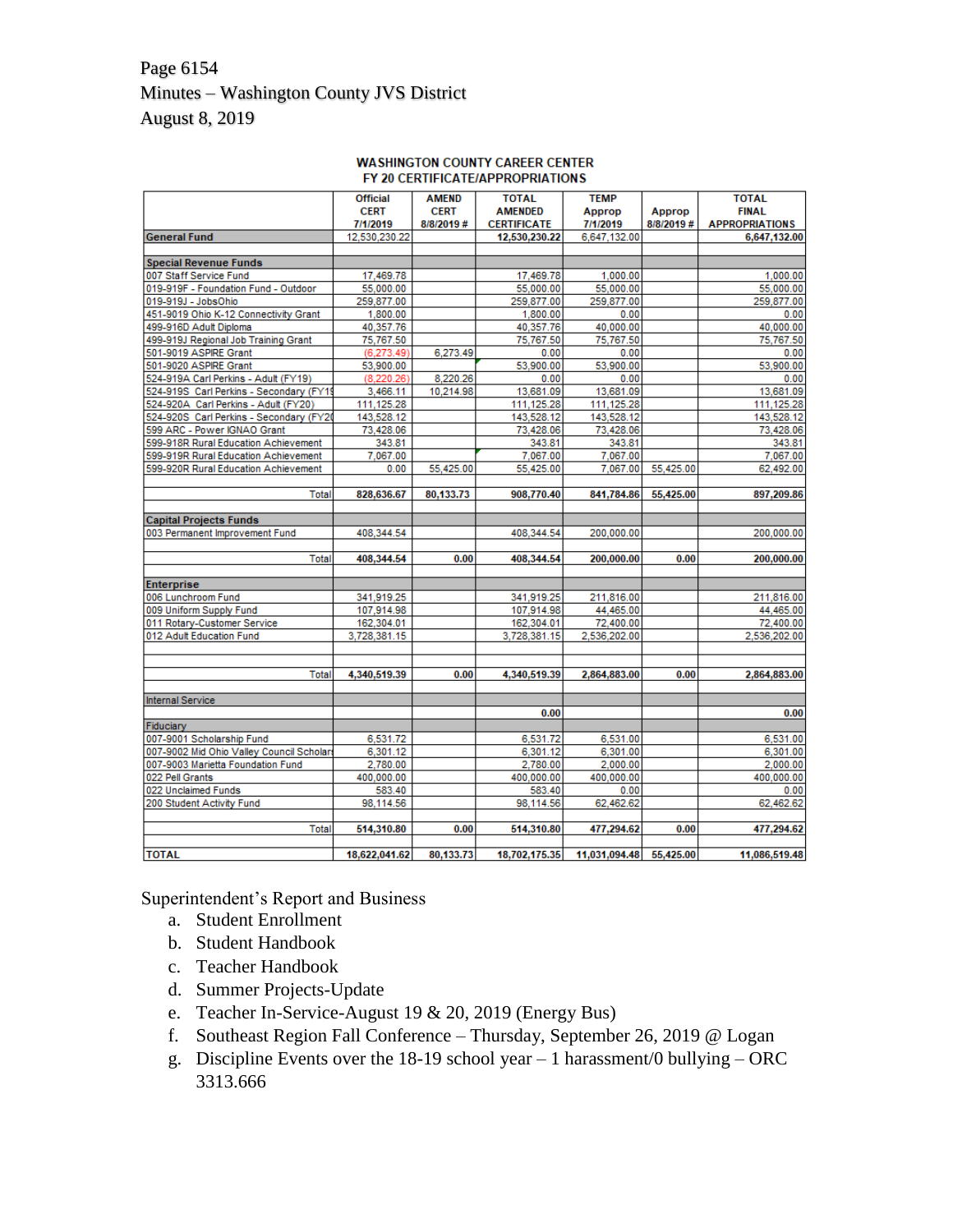Page 6155 Minutes – Washington County JVS District August 8, 2019

# **Resolution #54-19**

Moved by Mr. Booth and seconded by Mr. Arnold to adopt the consent agenda items:

a. Recommend the following student Activity Programs and sponsors for 2019- 2020:

| <b>Auto Collision</b>                               | Paul Westbrook        |
|-----------------------------------------------------|-----------------------|
| <b>Auto Service Technology</b>                      | Dave Everson          |
| <b>Building Technology</b>                          | Ken Gebhart           |
| *Business Professionals of America                  | Lynette Snyder        |
| Cosmetology                                         | Phyllis Boyd          |
| Cultural/Benevolent                                 | Kaye Spiker           |
| <b>Diesel Truck Mechanics</b>                       | <b>Shayne Garner</b>  |
| Digital Marketing                                   | Lynette Snyder        |
| Electricity                                         | Jeff Canterbury       |
| *FFA Chapter                                        | Jason Lipot           |
| Graphic Design & Video Production                   | <b>Chris Palmer</b>   |
| Heavy Equipment                                     | Daniel Dailey         |
| Landscape Const./Turf Mgt.                          | Jason Lipot           |
| Masonry                                             | <b>Casey Strahler</b> |
| <b>Medical College Prep</b>                         | Robin Wright          |
| *National Voc. Tech. Honor Society                  | Evan Schaad           |
| *Ohio Skills USA                                    | Ken Gebhart           |
| <b>Patient Health Care</b>                          | Kimberly Miller       |
| Sports Medicine & Exercise Science                  | Lauren Copen          |
| *Student Council                                    | <b>Stacy Bradford</b> |
| Welding                                             | Keelan McLeish        |
| *Per 11.05 of WCCCTA, payment made to each advisor. |                       |

- b. Appoint OSBA official delegate **Ms. Adams Hall** and **Mrs. West** as alternate for the OSBA Capital Conference to be held on November 10-12, 2019.
- c. Employ the following substitute teachers for 2019-2020: David Cech, Joseph Schwendeman, Jack Sigman and Shelley Yoho at a rate of \$100.00/day.
- d. Employ Adult Technical Training non-instructor for year ending June 30, 2020:

| <b>Name</b>         | <b>Area</b>                                | Rate/   | <b>Effective</b>       |
|---------------------|--------------------------------------------|---------|------------------------|
|                     |                                            | Hr.     |                        |
| Sally Beckwith      | <b>ADP</b> Support (Proctor)               |         | $$18.66$ July 15, 2019 |
| Sally Beckwith      | Aspire Support (Proctor)                   |         | $$18.66$ July 15, 2019 |
| Kris Brockmeier     | <b>Assessment Center Support (Proctor)</b> |         | $$18.66$ July 15, 2019 |
| Lindsey Lizer       | <b>Surgical Technologist Support</b>       | \$23.00 | August 12, 2019        |
| <b>Brandon Nash</b> | Interim Part-Time IT Coordinator           | \$25.30 | August 12, 2019        |
| Cynthia Schwendeman | Counselor                                  | \$30.00 | July 1, 2019           |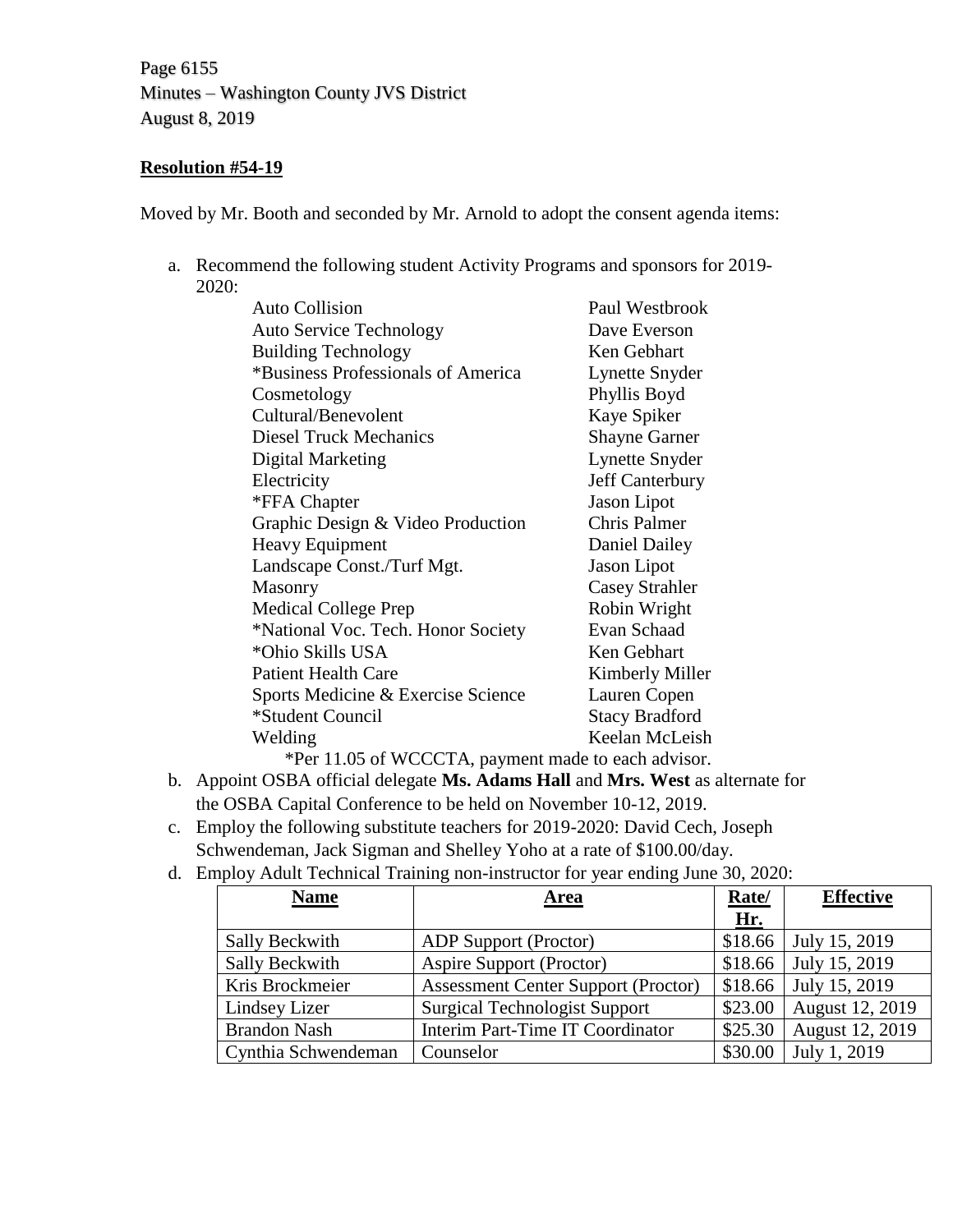Page 6156 Minutes – Washington County JVS District August 8, 2019

e. Employ the following part-time Adult Technical Training instructor for the year ending June 30, 2020:

| <b>Name</b>         | Area                                     | Rate/Hr. | <b>Effective</b>   |  |
|---------------------|------------------------------------------|----------|--------------------|--|
| *Olivia Burwell     | <b>Chemical Operator</b>                 | \$28.00  | August 19, 2019    |  |
| *Olivia Burwell     | <b>Chemical Technician</b>               | \$28.00  | August 19, 2019    |  |
| Jack DuVall         | <b>Industrial Maintenance Mechanic</b>   | \$29.00  | September 23, 2019 |  |
| *Fred Engelhardt    | <b>Instrumentation &amp; Electricity</b> | \$29.00  | August 19, 2019    |  |
| *Fred Engelhardt    | <b>Chemical Operator</b>                 | \$29.00  | August 19, 2019    |  |
| *Fred Engelhardt    | <b>Chemical Technician</b>               | \$29.00  | August 19, 2019    |  |
| *Fred Engelhardt    | <b>COST</b> Instructor                   | \$28.00  | August 12, 2019    |  |
| *Fred Engelhardt    | <b>DIT</b>                               | \$43.00  | August 19, 2019    |  |
| <b>Sherm Koons</b>  | Aspire                                   | \$24.80  | August 12, 2019    |  |
| <b>Sherm Koons</b>  | Adult Diploma Program                    | \$24.80  | August 12, 2019    |  |
| <i>*James Rarey</i> | <b>Chemical Technician</b>               | \$29.00  | August 19, 2019    |  |
| <i>*James Rarey</i> | Instrumentation & Electricity            | \$29.00  | August 19, 2019    |  |
| Kathy Wolfe-Crouser | Adult Diploma Program                    | \$24.00  | July 1, 2019       |  |

\*Pending BCI/FBI background checks with no record.

f. Approve the following supplemental contracts for 2019-2020:

Phyllis Boyd Cosmetology 12 Total Days (5 New Hire + 7 other)

g. Approve agreement with local health care facilities for secondary students for 2019-2020 school year.

- h. Approve 2019-2020 Student Handbook for Washington County Career Center.
- i. Approve 2019-2020 Teacher Handbook for Washington County Career Center.

Roll Call: Ms. Adams Hall, Aye; Mr. Arnold, Aye; Mr. Booth, Aye; Mr. Hineman, Aye; Mr. Lauer, Aye; Mr. Lang, Aye; Mrs. West, Aye. President West declared the resolution adopted.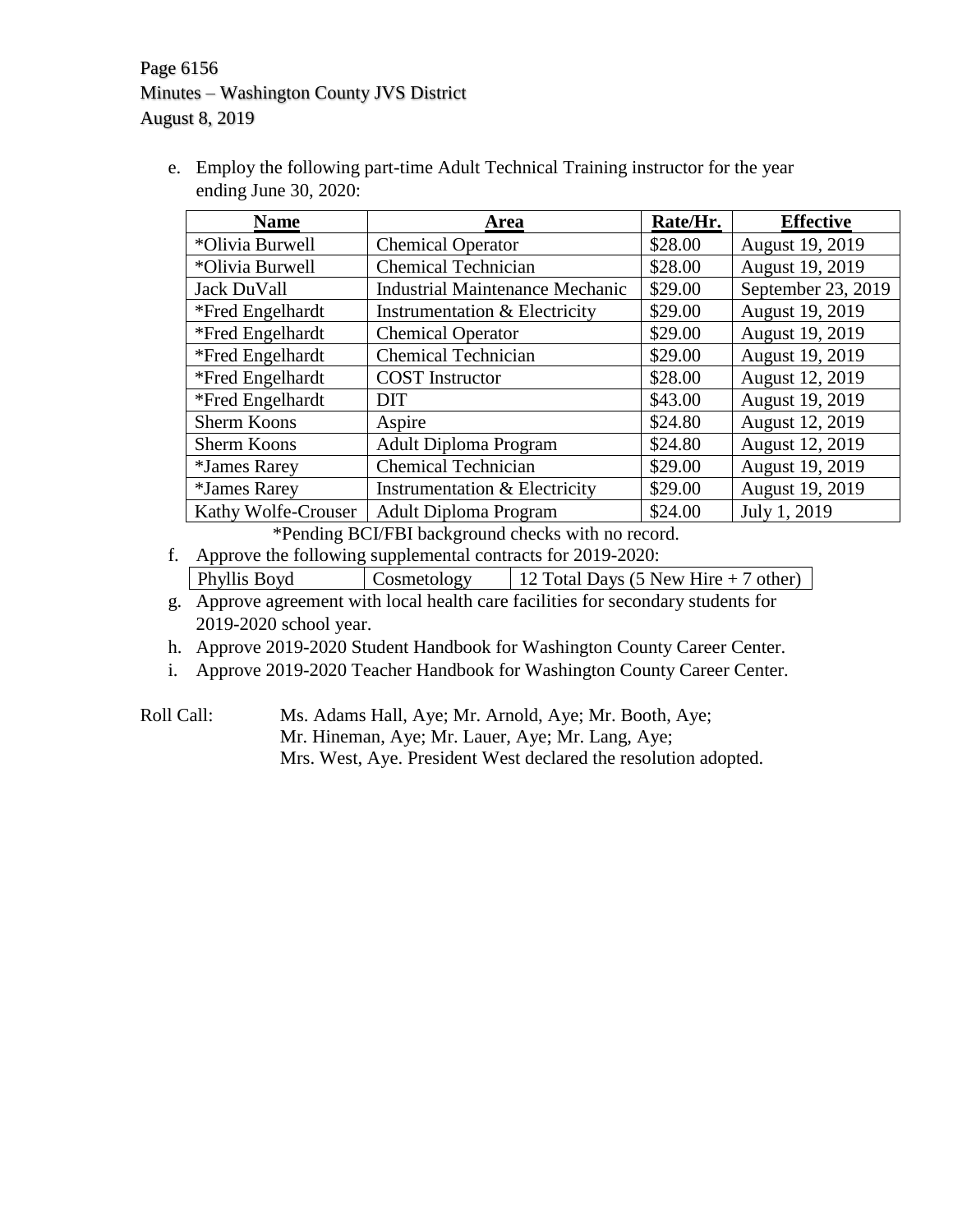Page 6157 Minutes – Washington County JVS District August 8, 2019

# **Resolution #55-19 – Approve Board Policy**

Moved by Mr. Hineman and seconded by Mr. Lauer to adopt the following resolution:

BE IT RESOLVED, The Board approves the following policy changes (new, revised) as set forth below:

| <b>Policy</b><br><b>Number</b> | <b>Policy Name</b>                                                            | Change  |
|--------------------------------|-------------------------------------------------------------------------------|---------|
| 5610                           | Removal, Suspension, Expulsion, and Permanent<br><b>Exclusion of Students</b> | Revised |

| Roll Call: | Ms. Adams Hall, Aye; Mr. Arnold, Aye; Mr. Booth, Aye;           |
|------------|-----------------------------------------------------------------|
|            | Mr. Hineman, Aye; Mr. Lauer, Aye; Mr. Lang, Aye;                |
|            | Mrs. West, Aye. President West declared the resolution adopted. |

### **Resolution #56-19 Approve amended casual employee miscellaneous pay scale.**

Moved by Mr. Lauer and seconded by Mr. Arnold to adopt the following resolution:

BE IT RESOLVED, that the casual employee miscellaneous pay scale be amended to Include the following effective August 8, 2019.

| <b>Title</b>                  | <b>Per Hour Rate</b> |
|-------------------------------|----------------------|
| <b>IT Support (Non-CCMEP)</b> | $A*-$10.00$          |

A\* - The rate per hour will be the minimum wage of the State of Ohio at the time contract is signed.

Roll Call: Ms. Adams Hall, Aye; Mr. Arnold, Aye; Mr. Booth, Aye; Mr. Hineman, Aye; Mr. Lauer, Aye; Mr. Lang, Aye; Mrs. West, Aye. President West declared the resolution adopted.

# **Resolution #57-19 – Resignation of Lenora Lada**

Moved by Mr. Hineman and seconded by Mr. Booth to approve the following resolution:

WHEREAS, Lenora Lada, Medical Programs Coordinator, has submitted a letter of resignation; therefore,

BE IT RESOLVED, That the resignation of Lenora Lada be accepted effective August 9, 2019.